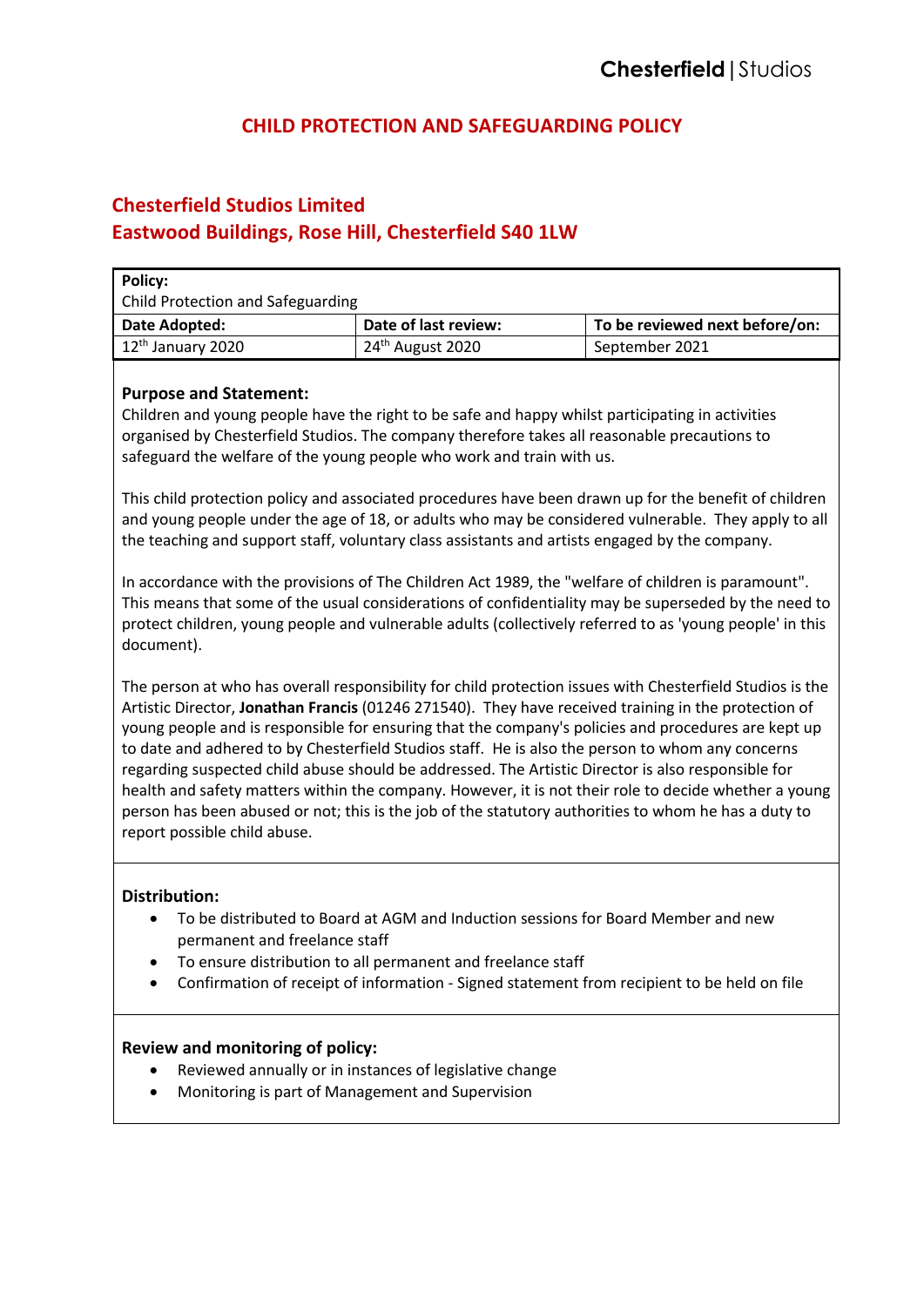## **The following policy is based on the below principles:**

- The welfare of the child is paramount
- All children, whatever their age, culture, disability, gender, language, racial origin religious beliefs and/or sexual identity have the right to protection from abuse
- All suspicions and allegations of abuse will be taken seriously and responded to swiftly and appropriately
- All staff (paid/unpaid) have a responsibility to report concerns to the Designated Person with responsibility for child protection
- Staff/volunteers are not trained to deal with situations of abuse or to decide if abuse has occurred

## **We will aim to safeguard children by:**

- Adopting child protection guidelines through procedures and a code of conduct for staff and volunteers
- Sharing information about child protection and good practice with children, parents and carers, staff and volunteers
- Sharing information about concerns with agencies who need to know, and involving parents and children appropriately
- Carefully following the procedures for recruitment and selection of staff and volunteers
- Providing effective management for staff and volunteers through support, supervision and training
- We are committed to reviewing our policy and good practice regularly

## **Child Protection:**

When recruiting staff and volunteers, the company takes up a minimum of two references and requires an Enhanced Disclosure certificate from the Disclosure and Barring Service. This is a check that reveals whether the prospective member of staff is known to the police in relation to committing offences against children and any other convictions and/or cautions.

Every Chesterfield Studios activity has a teacher or other responsible adult who is in charge and has overall responsibility for the welfare of the participants.

Chesterfield Studios aims to have at least two members of staff present during each class, workshop, rehearsal, etc. This will usually be the class teacher and an assistant. Exceptions may occasionally be made for teachers who are well known to the group. However, until references and police checks have been completed, new staff will not be left in sole charge of young people.

Young people will be supervised by adults throughout the session, including during breaks. However, this only applies from the advertised start of the session and if children arrive early then parents and carers should take steps to ensure they are properly looked after until the session starts. Parents and carers also need to ensure that children are collected promptly at the end of sessions.

All activities organised by Chesterfield Studios are subject to risk assessments both during the planning stage and by monitoring the activity. Appropriate steps are taken to minimise any risks identified.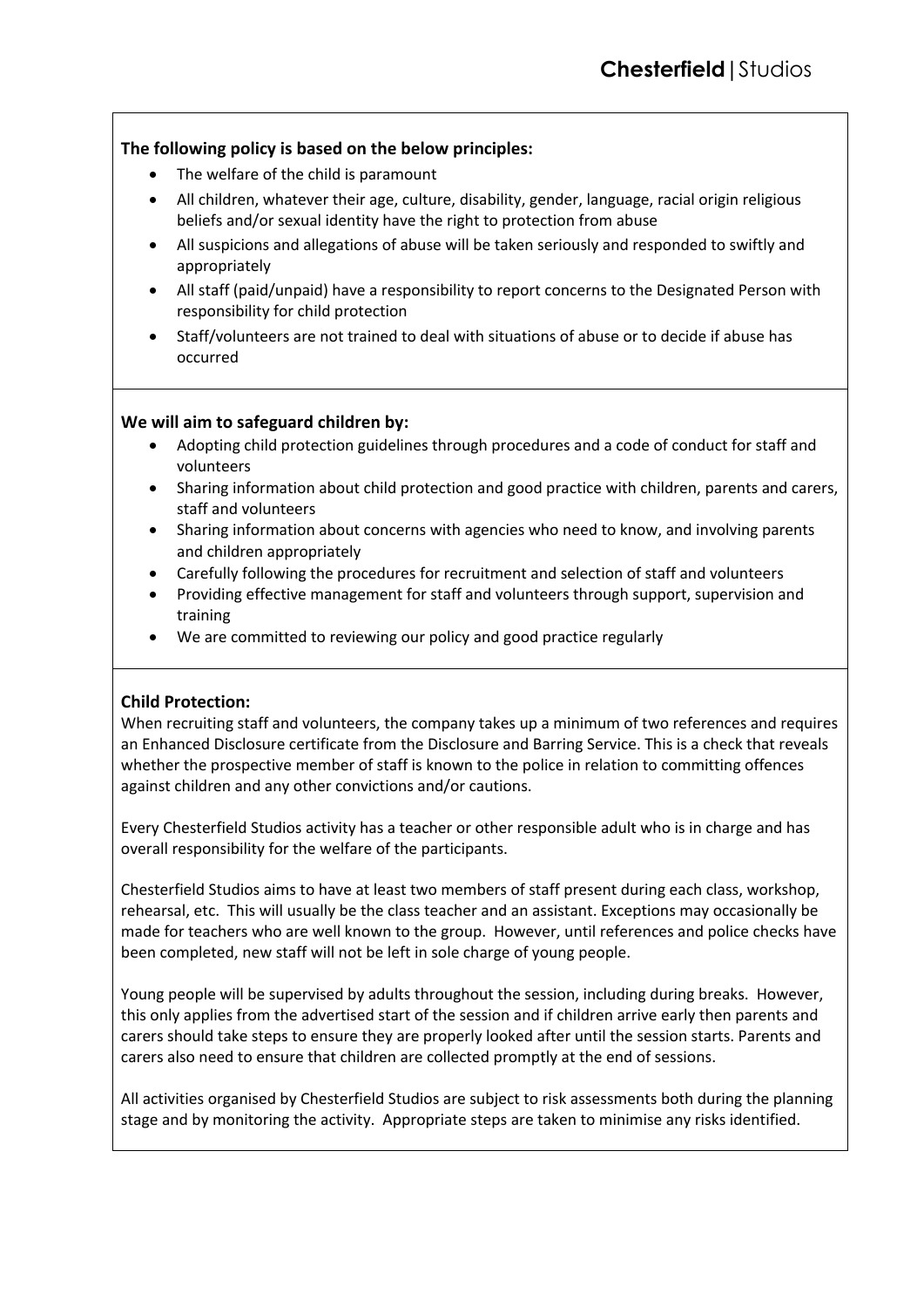Arts activities often involve physical contact between participants and between staff and participants. Physical contact will only be made when it is necessary in relation to the particular arts activity and with the agreement of the young people involved.

We will not use photographic images of young people, for example for publicity purposes, without written permission from the legal guardian. Even when such permission is given, the young person's full name and address will not be revealed.

We keep records about participants so that we know whom to contact in case of an emergency, whether they suffer from any allergies, have a medical condition or a disability/special need and for monitoring purposes. These records are treated as confidential except where relevant information is given to class teachers/persons in charge.

If a participant arrives at a session with a visible injury, this will be noted in the Accident Book and the parent/carer will be asked to sign the record. If a participant sustains an injury during a session, this will also be recorded in the company's Accident Book and treatment given if appropriate. In the event of a serious incident, the parent/carer will be contacted immediately. A telephone (landline or mobile) is always available for staff to use in case of an emergency.

## **This policy sets out agreed guidelines relating to the following areas:**

- Responding to allegations of abuse, including those made against staff and volunteers
- Recruitment and vetting of staff and volunteers
- Supervision of organisational activities

#### **Definitions of abuse:**

*These definitions are based on those from Working Together to Safeguard Children (Department of Health, Home office, Department for Education and Employment, 1999)*

#### **Physical abuse**

Physical abuse may involve hitting, shaking, throwing, poisoning, burning or scalding, drowning, suffocating or otherwise causing harm to a child.

Physical harm may also be caused when a parent or carer feigns the symptoms of, or deliberately causes ill health to a child whom they are looking after. This situation is commonly described as factitious illness, fabricated or induced illness in children or "Munchausen Syndrome by proxy" after the person who first identified this situation.

A person might do this because they enjoy or need the attention they get through having a sick child. Physical abuse, as well as being the result of a deliberate act, can also be caused through omission or the failure to act to protect.

Female Genital Mutilation (FGM) is also classed as physical abuse. FGM has been a criminal offence in the UK since 1985. In 2003 it also became a criminal offence for UK nationals or permanent UK residents to take their child abroad to have female genital mutilation.

## **Emotional abuse**

Emotional abuse is the persistent emotional ill treatment of a child such as to cause severe and persistent adverse effects on the child's emotional development. It may involve making a child feel or believe they are worthless or unloved, inadequate or valued only insofar as they meet the needs of the other person.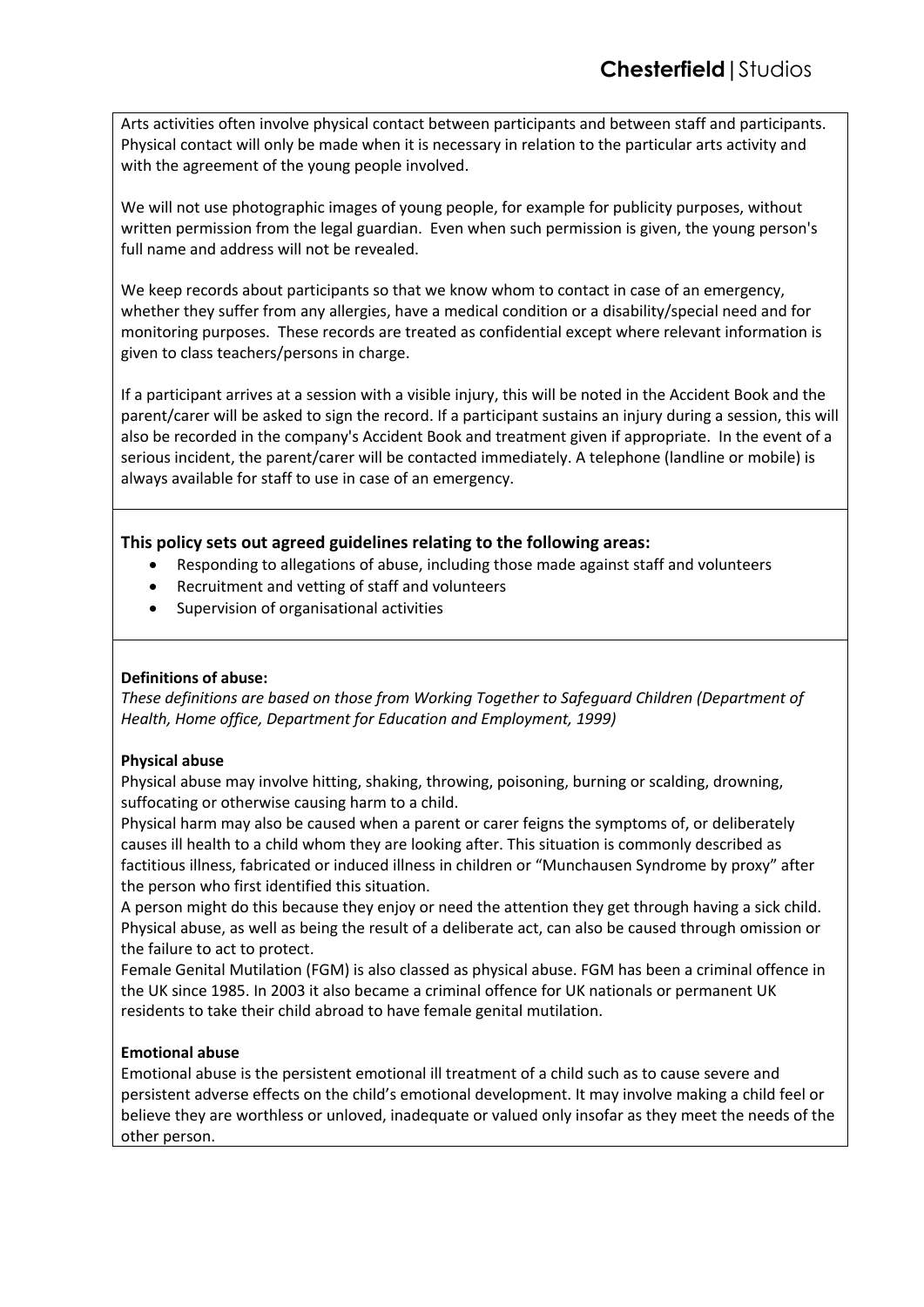It may feature age or developmentally inappropriate expectations being imposed on children. It may also involve causing children to feel frequently frightened or in danger, or the exploitation or corruption of a child.

Some level of emotional abuse is involved in all types of ill treatment of a child, though it may occur alone.

## **Sexual abuse**

Sexual abuse involves forcing or enticing a child or young person to take part in sexual activities, whether or not the child is aware of, or consents to, what is happening. The activities may involve physical contact, including penetrative acts such as rape, buggery or oral sex, or non-penetrative acts such as fondling.

Sexual abuse may also include non-contact activities, such as involving children in looking at, or in the production of, pornographic material or watching sexual activities, or encouraging children to behave in sexually inappropriate ways.

Boys and girls can be sexually abused by males and or females, by adults and by other young people. This includes people from all different walks of life.

#### **Neglect**

Neglect is the persistent failure to meet a child's basic physical and or psychological needs, likely to result in the serious impairment of the child's health or development. It may involve a parent or a carer failing to provide adequate food, shelter and clothing, leaving a young child home alone or the failure to ensure that a child gets appropriate medical care or treatment. It may also include neglect of, or unresponsiveness to, a child's basic emotional needs.

It is accepted that in all forms of abuse there are elements of emotional abuse, and that some children are subjected to more than one form of abuse at any time. These four definitions do not minimise other forms of maltreatment.

#### **Note**

Recent guidance notes other sources of stress for children and families, such as social exclusion, domestic violence, the mental illness of a parent or carer, or drug and alcohol misuse. These may have a negative impact on a child's health and development and may be noticed by an organisation caring for a child. If it is felt that a child's well-being is adversely affected by any of these areas, the same procedures should be followed.

## **Recognising and Responding to Abuse:**

*The following signs may or may not be indicators that abuse has taken place, but the possibility should be considered.*

## **Physical signs of abuse**

- Any injuries not consistent with the explanation given for them
- Injuries which occur to the body in places which are not normally exposed to falls or games
- Unexplained bruising, marks or injuries on any part of the body
- Bruises which reflect hand marks or fingertips (from slapping or pinching)
- Cigarette burns
- Bite marks
- Broken bones
- Scalds
- Injuries which have not received medical attention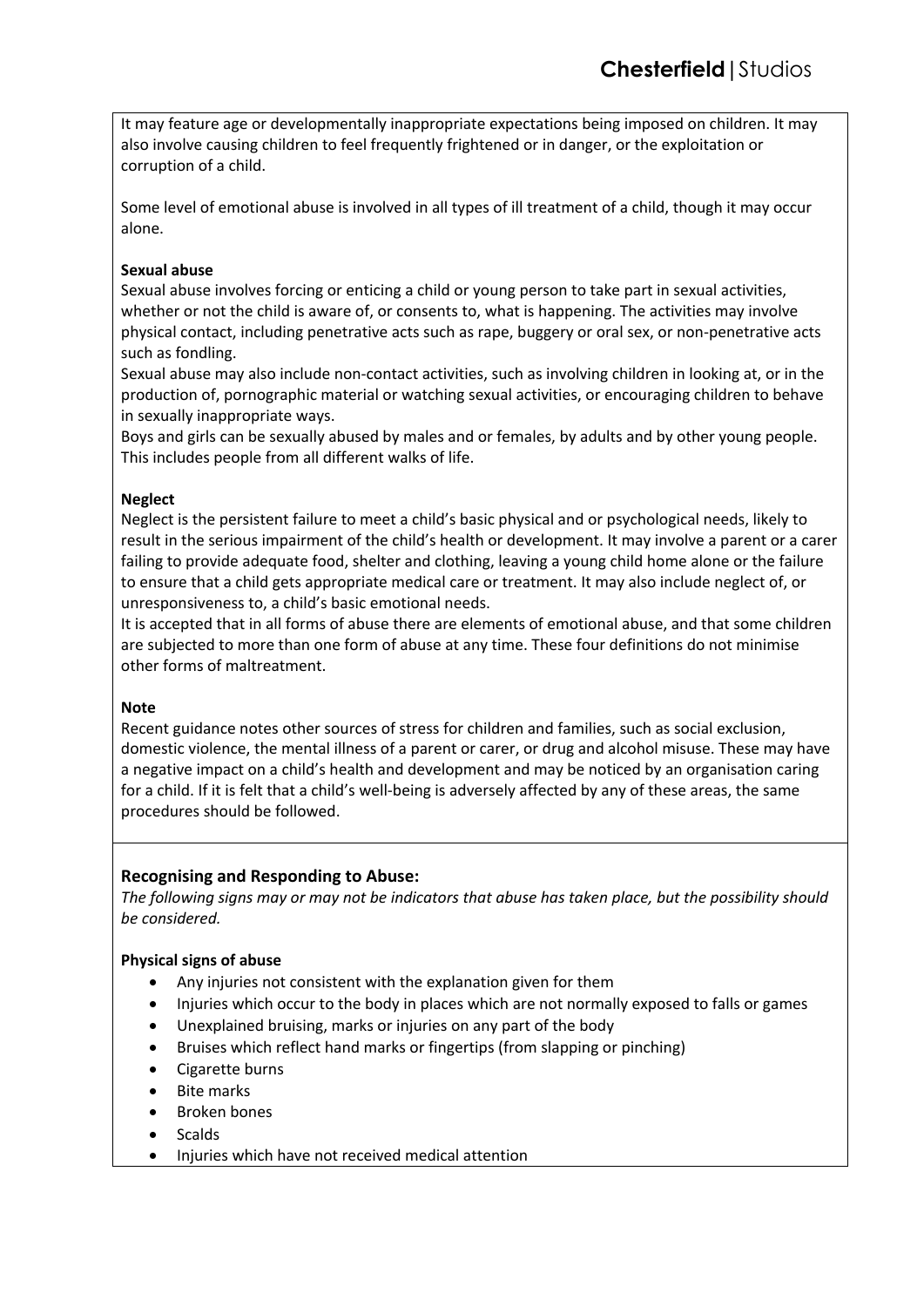- Neglect-under nourishment, failure to grow, constant hunger, stealing or gorging food, untreated illnesses, inadequate care
- Repeated urinary infections or unexplained stomach pains
- Female Genital Mutilation

## **Changes in behaviour which can also indicate physical abuse**

- Fear of parents being approached for an explanation
- Aggressive behaviour or severe temper outbursts
- Flinching when approached or touched
- Reluctance to get changed, for example, wearing long sleeves in hot weather
- Depression
- Withdrawn behaviour
- Running away from home

## **Emotional signs of abuse**

## **The physical signs of emotional abuse may include:**

- A failure to thrive or grow particularly if a child puts on weight in other circumstances e.g. in hospital or away from their parents' care
- Sudden speech disorders
- Persistent tiredness
- Development delay, either in terms of physical or emotional progress

## **Changes in behaviour which can also indicate emotional abuse include:**

- Obsessions or phobias
- Sudden under-achievement or lack of concentration
- Inappropriate relationships with peers and/or adults
- Being unable to play
- Attention seeking behaviour
- Fear of making mistakes
- Self-harm
- Fear of parent being approached regarding their behaviour

## **Sexual Abuse**

## **The physical signs of sexual abuse may include:**

- Pain or itching in the genital/anal area
- Bruising or bleeding near genital/anal areas
- Sexually transmitted disease
- Vaginal discharge or infection
- Stomach pains
- Discomfort when walking or sitting down
- **Pregnancy**

## **Changes in behaviour which can also indicate sexual abuse include:**

- Sudden or unexplained changes in behaviour e.g. becoming withdrawn or aggressive
- Fear of being left with a specific person or group of people
- Having nightmares
- Running away from home
- Sexual knowledge which is beyond their age or developmental level
- Sexual drawings or language
- Bedwetting
- Eating problems such as over-eating or anorexia
- Self-harm or mutilation, sometimes leading to suicide attempts
- Saying they have secrets they cannot tell anyone about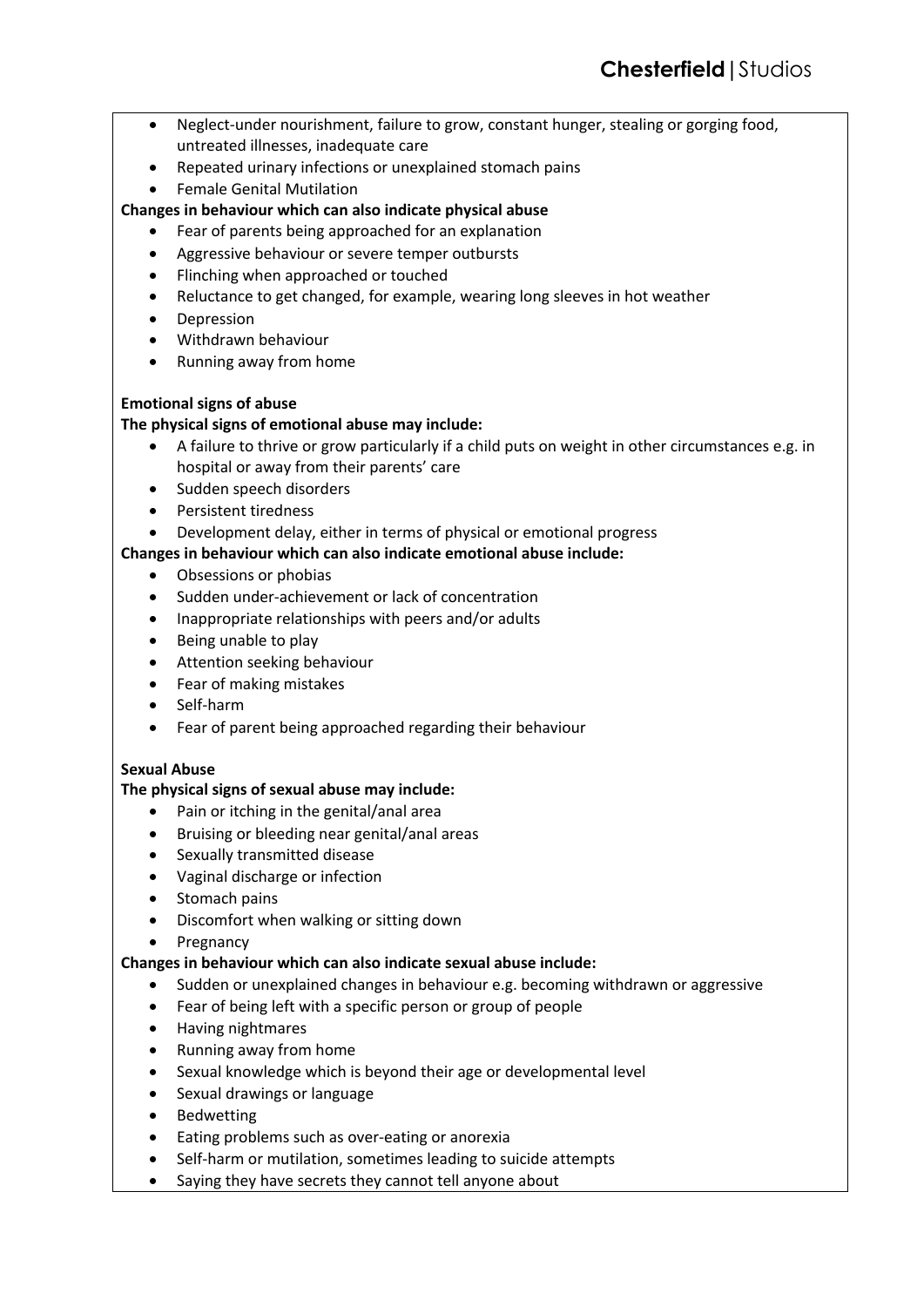- Substance or drug abuse
- Suddenly having unexplained sources of money
- Not allowed to have friends (particularly in adolescence)
- Acting in a sexually explicit way with adults

#### **Neglect**

#### **The physical signs of neglect may include:**

- Constant hunger, sometimes stealing food from other children
- Constantly dirty or smelly
- Loss of weight or being constantly underweight
- Inappropriate dress for the conditions

## **Changes in behaviour which can also indicate neglect include:**

- Complaining of being tired all the time
- Not requesting medical assistance and/or failing to attend appointments
- Having few friends
- Mentioning being left alone or unsupervised

#### **What to do if you suspect that abuse may have occurred (parent, carer or another adult):**

#### **1. You must report the concerns immediately to the designated person: JONATHAN FRANCIS** The role of the designated person is to:

- Obtain information from staff, volunteers, children or parents and carers who have child protection concerns and to record this information
- Assess the information quickly and carefully and ask for further information as appropriate
- They should also consult with a statutory child protection agency such as the local social services department or the NSPCC to clarify any doubts or worries. In this case, or if she feels it to be appropriate anyway, the designated person would either contact Derbyshire Social Services via the Call Derbyshire hotline 01629 533190 or the NSPCC Child Protection Helpline (0808 800 5000)
- The designated person should make a referral to a statutory child protection agency or the police without delay

*The designated person has been nominated by Chesterfield Studios to refer allegations or suspicions of neglect or abuse to the statutory authorities. In the absence of[Jonathan Francis, the matter should be brought to the attention of the Roseanna Francis or Adam Green.*

#### **2. Suspicions will not be discussed with anyone other than those nominated above.**

**3. The FGM Mandatory reporting duty.** When a girl under 18 discloses she has suffered FGM, or when the professional sees this: report is to be made to the police via the 101 non-emergency number.

#### **Please Note:**

It is the right of any individual to make direct referrals to the child protection agencies. If for any reason you believe that the designated persons have not responded appropriately to your concerns, then it is up to you to contact the child protection agencies directly.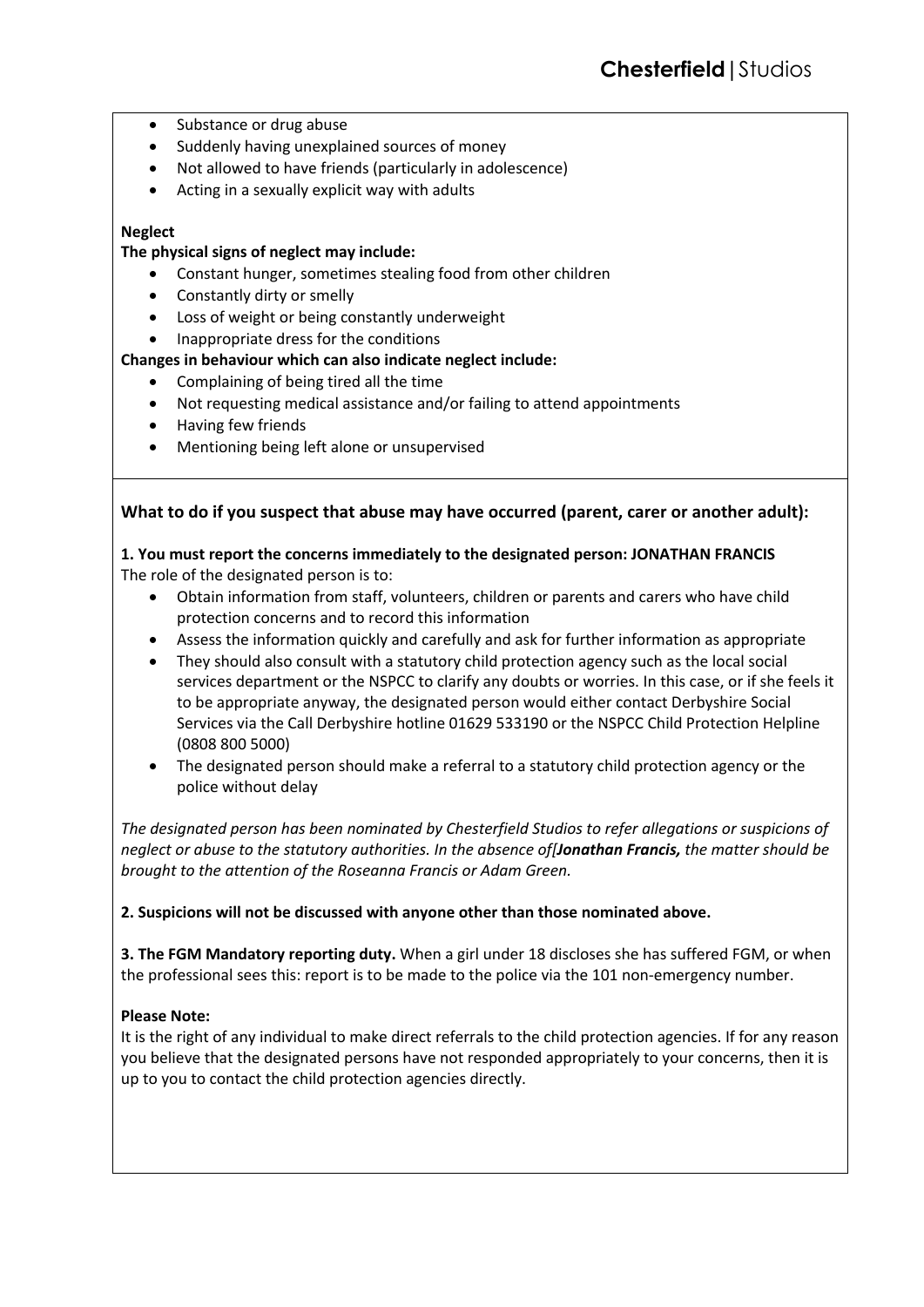## **Allegations of physical injury or neglect (parent, carer or another adult):**

If a child has a symptom of physical injury or neglect the designated person will:

- 1. Contact Social Services for advice in cases of deliberate injury or concerns about the safety of the child. The parents should not be informed by the organisation in these circumstances
- 2. Where emergency medical attention is necessary it will be sought immediately. The designated person will inform the doctor of any suspicions of abuse.
- 3. In other circumstances speak with the parent/carer/guardian and suggest that medical help/attention is sought for the child. The doctor will then initiate further action if necessary
- 4. If appropriate the parent/carer will be encouraged to seek help from Social Services. If the parent/care/guardian fails to act the designated person should in case of real concern contact social services for advice
- 5. Where the designated person is unsure whether to refer a case to Social Services then advice from the Area Child Protection Committee will be sought.

## **Allegations of sexual abuse (parent, carer or another adult):**

In the event of allegations or suspicions of sexual abuse the designated person will:

- 1. Contact the Social Service duty social worker for children and families directly. The designated person will not speak to the parent (or anyone else)
- 2. If the designated person is unsure whether to follow the above guidance, then advice from the Area Child protection Committee will be sought
- 3. Under no circumstances is the designated person to attempt to carry out any investigation into the allegation or suspicions of sexual abuse. The role of the designated person is to collect and clarify the precise details of the allegation or suspicion and to provide this information to Social Services whose task it is to investigate the matter under section 47 of the Children Act.
- 4. Whilst allegations or suspicions of sexual abuse should normally be reported to the designated person, their absence should not delay referral to Social Services

## **Responding to a child making an allegation of abuse:**

- Stay calm, listen carefully to what is being said
- Find an appropriate early opportunity to explain that it is likely that the information will need to be shared with others - do not promise to keep secrets
- Allow the child to continue at his/her own pace
- Ask questions for clarification only and at all times avoid asking questions that suggest a particular answer
- Reassure the child that they have done the right thing in telling you
- Tell them what you will do next and with whom the information will be shared
- Record in writing what was said using the child's own words as soon as possible, note the date, time, any names mentioned, to whom the information was given and ensure that the record is signed and dated

## **Helpful statements to make**

- I believe you (or showing acceptance of what the child says)
- Thank you for telling me
- It's not your fault
- I will help you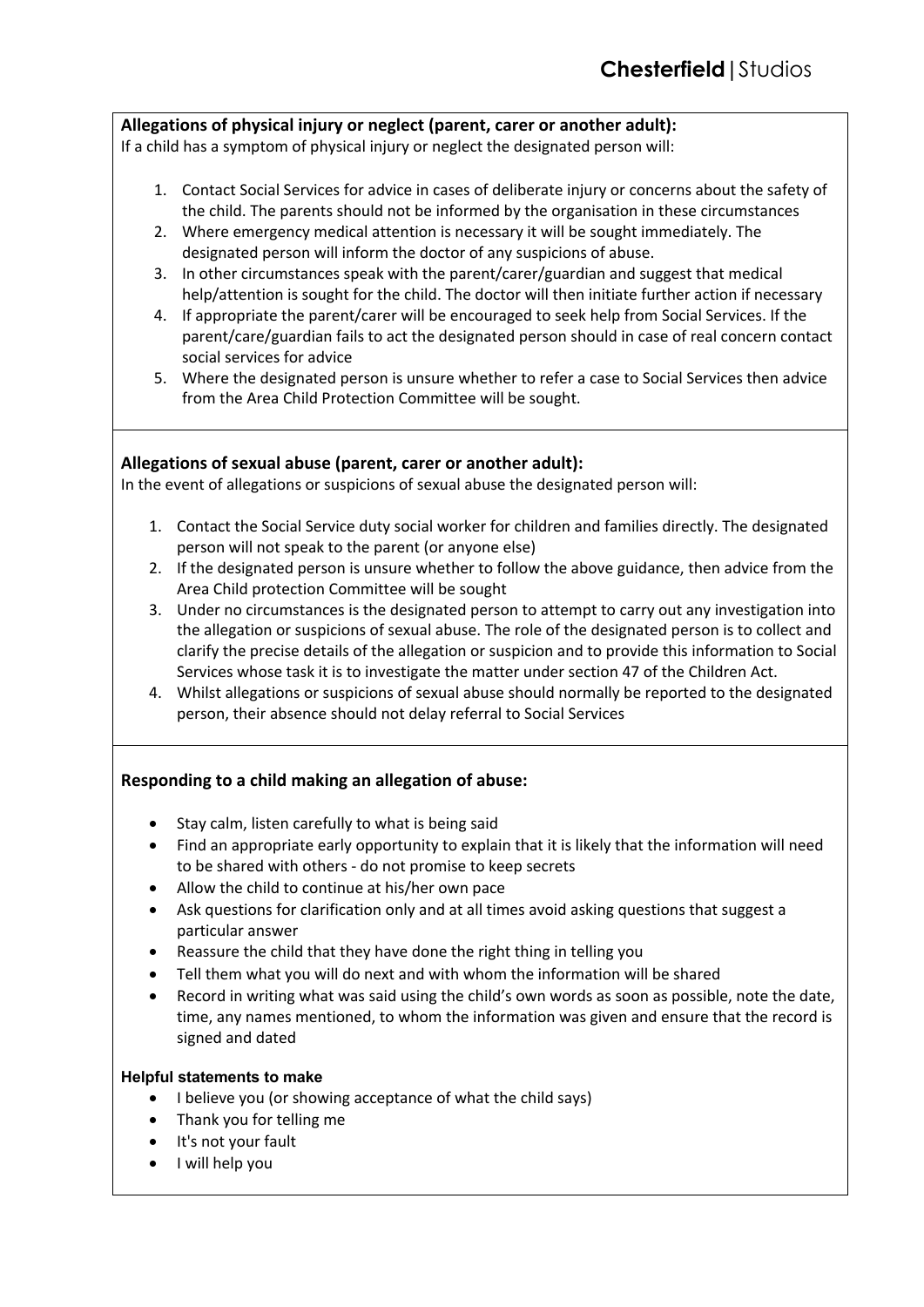#### **Do not say**

- Why didn't you tell anyone before?
- I can't believe it!
- Are you sure that this is true?
- Why? Who? When? Where?

## **Never make false promises.**

## **What to do after a child has talked to you about abuse:**

- 1. Make notes as soon as possible. Ideally within 1 hour of being told you should write down exactly what the child has said and what you said in reply and what was happening immediately before being told (i.e. the activity being delivered). You should record the dates and times of when you made the record. All hand-written notes should be kept securely. *You should use the form "Reporting allegations or suspicions of abuse". This form is attached at the back of this policy.* (Appendix 1)
- 2. You should report your discussion with the designated person as soon as possible. If this person is implicated, you need to report to the second designated person. If both are implicated report to Social Services
- 3. You should under no circumstances discuss your suspicions or allegations with anyone other than those nominated above
- 4. After a child has disclosed abuse the designated persons should carefully consider whether it is safe for a child to return home to a potentially abusive situation. On these rare occasions, it may be necessary to take immediate action to contact Social Services to discuss putting safety measures into effect

## **Recruitment and appointment of workers and volunteers:**

In recruiting and appointing workers we, Chesterfield Studios, will be responsible for the following:

- Identifying the tasks and responsibilities involved and the type of person most suitable for the job
- Drawing up the selection criteria and putting together a list of essential and desirable qualifications, skills and experience
- All applicants should apply in writing and their application will cover their personal details, previous and current work/volunteering experience
- We will always send a copy of our child protection policy with the application pack
- We will make sure that we measure the application against the selection criteria
- All applicants need to sign a declaration stating that there is no reason why they should be considered unsuitable to work with children. The Rehabilitation of Offenders Act (1974) requires that people applying for positions which give them "substantial, unsupervised access on a sustained or regular basis" to children under the age of 18" must declare all previous convictions which are then subject to police checks. They can then only be offered a job subject to a successful police check. This includes potential employees, volunteers and self-employed people. They are also required to declare any pending case against them. All information will be dealt with confidentially and will not be used against them unfairly.
- We will request two written references prior to interview from people who are not family members or friends and who have knowledge of the applicant's experience of working with children. We will ask the referee to also comment on their suitability for working with children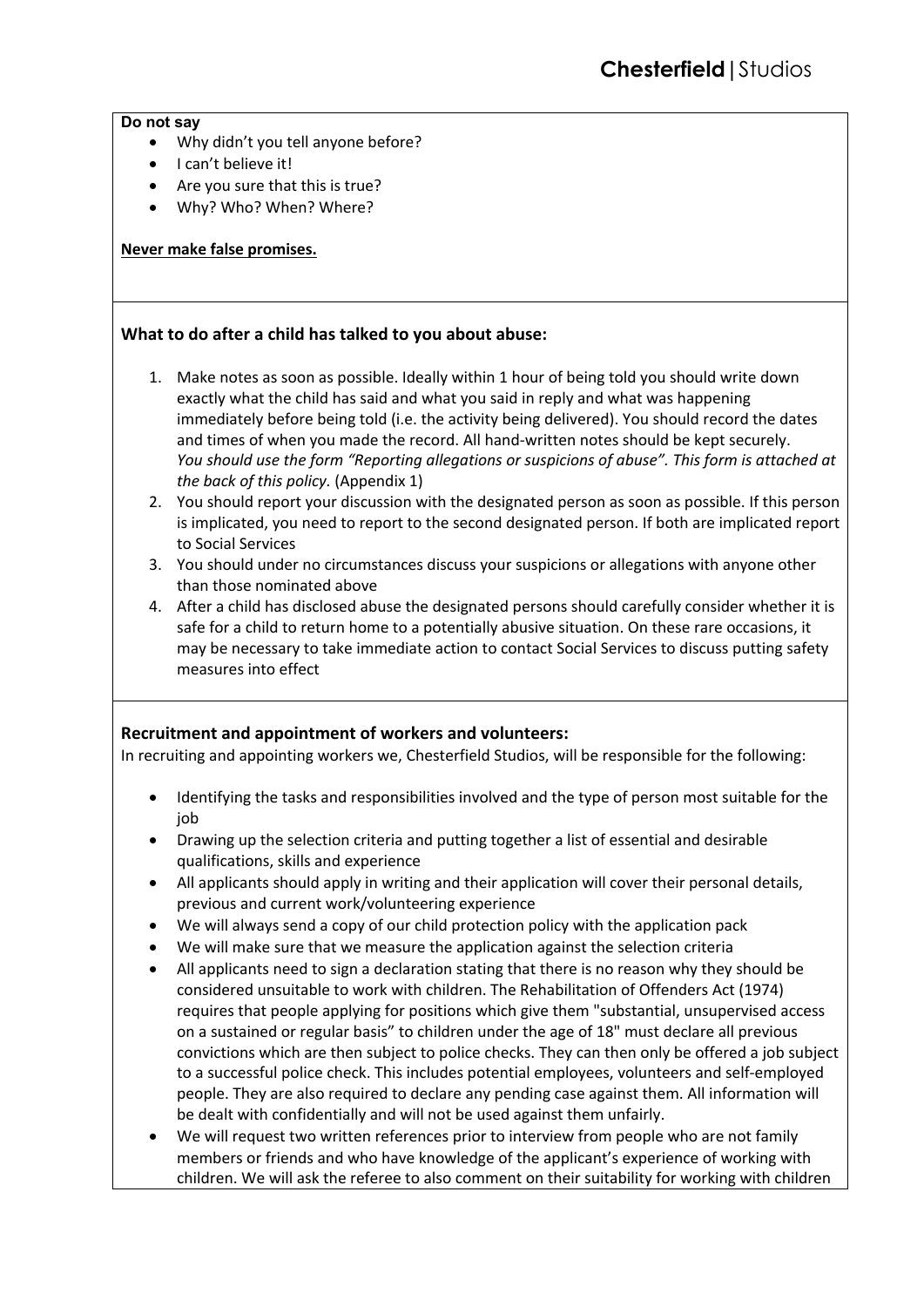and ask for any known safeguarding concerns. We will also try and follow up written references with a telephone call

- We will ask for photographic evidence to confirm the identity of the applicant and their right to work in the UK e.g. their passport
- We will request to see documentation of any qualifications detailed by the applicant
- We will always interview our candidates face-to-face.
- We will have at least two people from our organisation on the interview panel, one of which will have been trained in Safer Recruitment.
- We will ensure that our successful applicant obtains or shows an enhanced check from the Disclosure and Barring Service.
- New DBS checks will be carried out for all new permanent members of staff (including selfemployed office staff). New freelance teachers and volunteers will either need to obtain or show an enhanced DBS check with barring list check. The DBS must be dated within the last 12 months or provided to us via the update service
- DBS Checks will be renewed and check every 3 years after initial appointment
- New team members are all subject to a thorough induction and supervision schedule. There are also regular appraisals to ensure safeguarding remains at the centre of all roles
- The same principles above apply to volunteers and young people who have been involved with the organisation and have become volunteers

## **Allegations against a member of staff/volunteer:**

Chesterfield Studios will assure all staff/volunteers that we will fully support and protect anyone who in good faith reports his or her concern that a colleague is, or may be, abusing a child. Where there is a complaint against a member of staff there may be three types of investigation:

- A criminal investigation
- A child protection investigation
- A disciplinary or misconduct investigation

The results of the police and child protection investigation may well influence the disciplinary investigation, but not necessarily

**You should report your concerns with the designated person as soon as possible. If this person is implicated, you need to report to the second Designated Person. If both are implicated report to Social Services. The below refers only to the Designated Person as an example.**

## **Action if there are concerns:**

## **Concerns about poor practice:**

- If, following consideration, the allegation is clearly about poor practice; this will be dealt with as a misconduct issue
- If the allegation is about poor practice by the Designated Person or if the matter has been handled inadequately and concerns remain, it should be reported to the Operations Director who will decide how to deal with the allegation and whether or not the organisation should initiate disciplinary proceedings

#### **Concerns about suspected abuse**

Any suspicion that a child has been abused by either a member of staff or a volunteer should be reported to the Designated Person who will take such steps as are considered necessary to ensure the safety of the child in question and any other child who may be at risk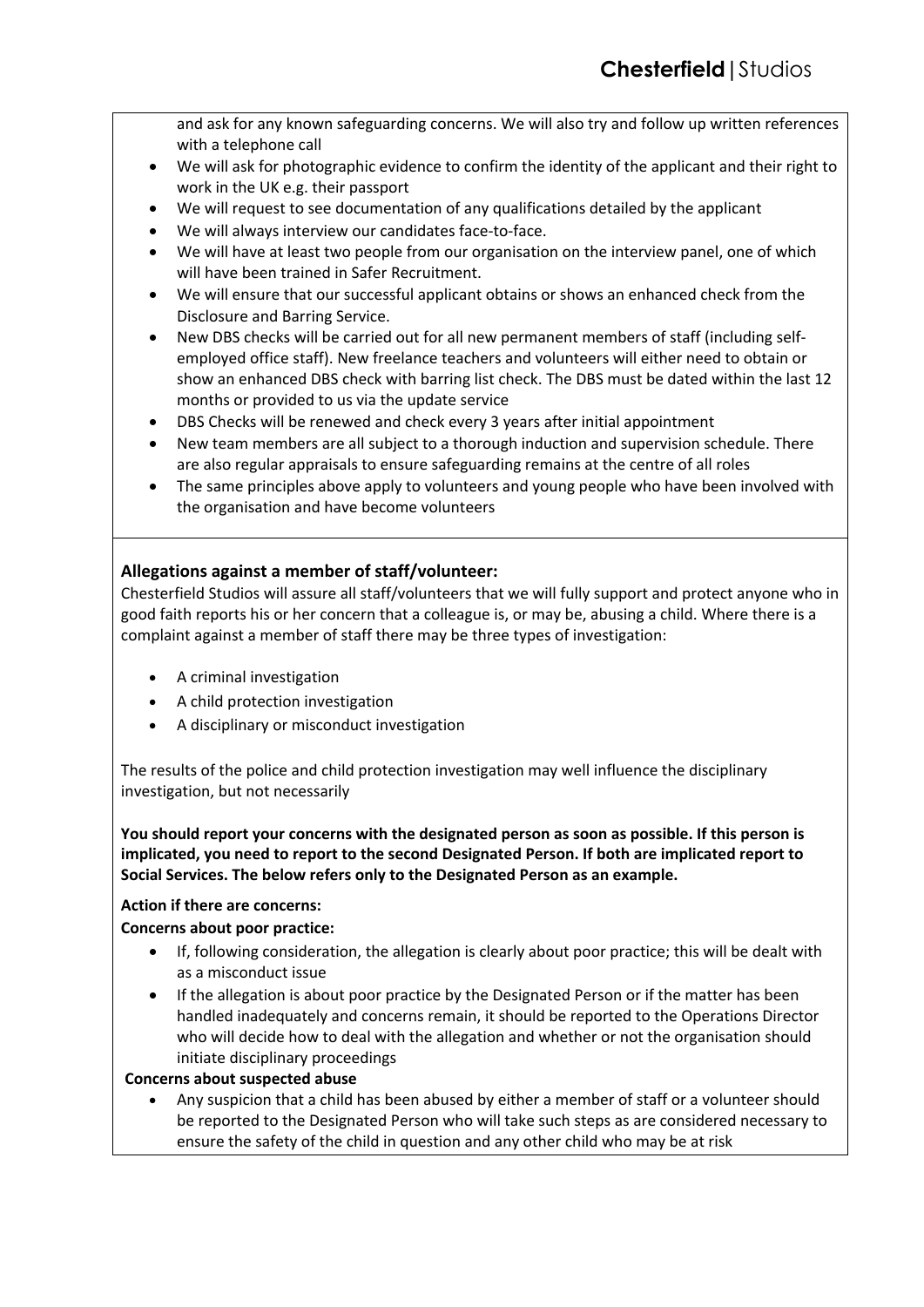- The Designated Person will refer the allegation to the social services department who may involve the police, or go directly to the police if out-of-hours
- The parents or carers of the child will be contacted as soon as possible following advice from the social services department

## **3. Internal Enquiries and Suspension**

- The Designated Person will make an immediate decision about whether any individual accused of abuse should be temporarily suspended pending further police and social services inquiries
- Irrespective of the findings of the social services or police inquiries, Chesterfield Studios will assess all individual cases to decide whether a member of staff or volunteer can be reinstated and how this can be sensitively handled. This may be a difficult decision; particularly where there is insufficient evidence to uphold any action by the police. In such cases, Chesterfield Studios must reach a decision based upon the available information which could suggest that, on a balance of probability, it is more likely than not that the allegation is true. The welfare of the child should remain of paramount importance throughout

#### **Grievances regarding 'whistleblowing':**

It is the right for any individual making a report to the designated person(s) to be treated fairly and appropriately. If any individual feels that this is not the case, and they are being penalised and/or silenced, they should contact the NSPCC helpline for whistleblowing, support and advice is: 08000 280 285.

## **Appropriate Physical Touch:**

As Performing Arts practitioners and facilitators, there may be occasions when physical touch between students and staff, and students and other students is appropriate.

#### **Touch Between Students and Staff:**

There are three reasons why contact between student/staff could be deemed appropriate.

A) A distressed pupil needs comfort and reassurance which may include physical comfort such as a caring parent would give. Staff should use their discretion in such cases to ensure that what is, and what is seen to be by others present, normal and natural, does not become unnecessary and unjustified contact, particularly with the same pupil over a period of time. Where a member of staff has a particular concern about the need to provide this type of care and reassurance, he/she should seek the advice of the Education Director

(B) Some staff are likely to come into physical contact with pupils from time to time in the course of their duties. An example is demonstrating a movement or position during class. Staff should be aware of the limits within which such contact should properly take place and of the possibility of such contact being misinterpreted.

(C) There may be occasions where it is necessary for staff to restrain a pupil physically to prevent him/her from inflicting injury to others or self-injury, damaging property, or causing disruption. In such cases only the minimum force necessary may be used and any action taken must be to restrain the pupil. Where an employee has taken action to physically restrain a pupil, he/she should make a written report of the incident & submit it to the DSL, **Jonathan Francis** immediately.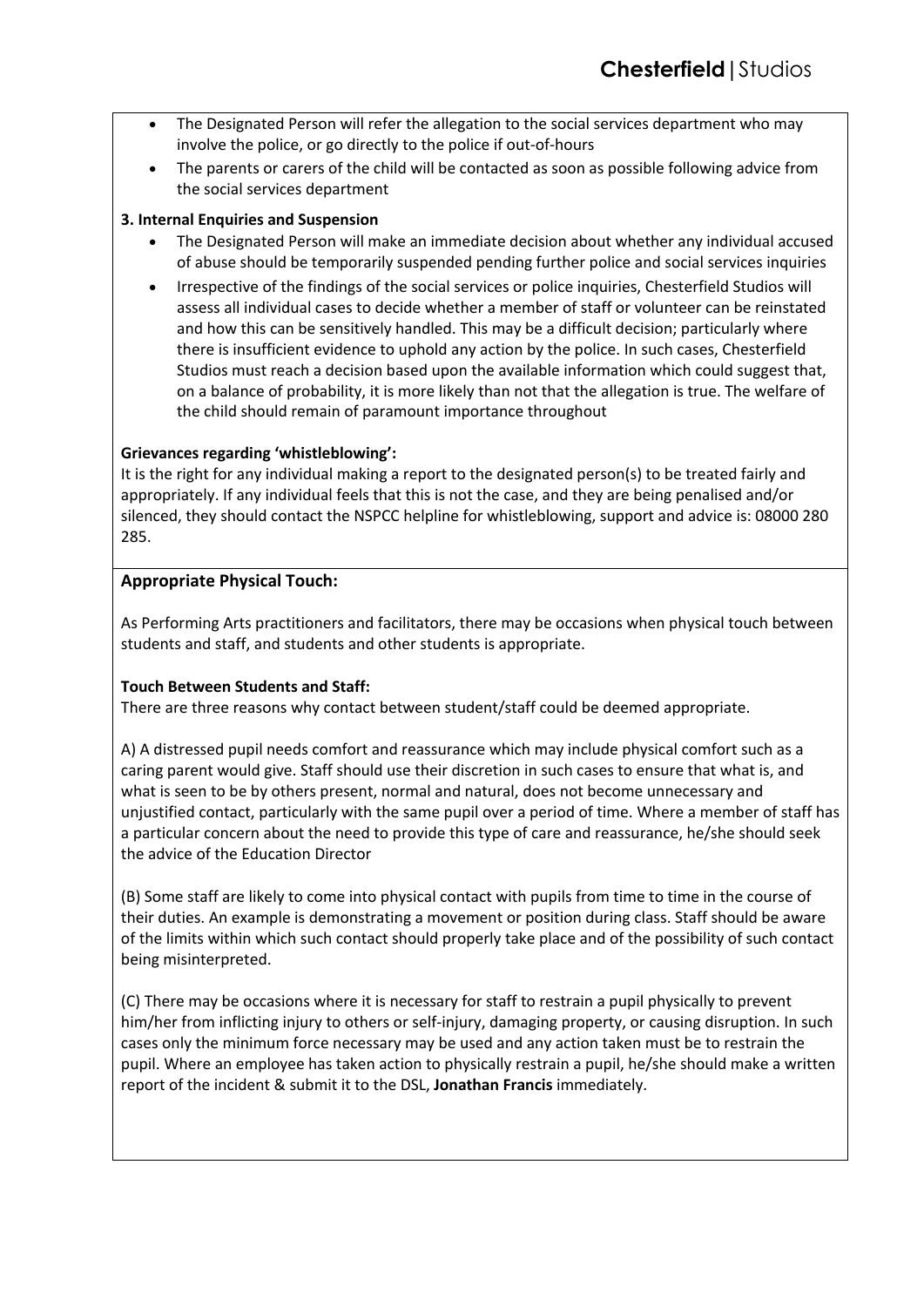#### **Touch Between Student and Student:**

During the course of Chesterfield Studios activities students may find physical touch an important part of their learning and development. Such as dramatic scenes, improvisation and chorography.

Facilitators should be encouraged to keep this to a minimum, and ensure all students involved feel comfortable with any touch involved. Physical contact should be limited to what the facilitator deems necessary and should never be sexual/violent in content.

If touch between students becomes violent, the DSL must be informed immediately, and a full incident report written.

## **Supervisory arrangements for the management of Chesterfield Studios activities and services.**

*We will aim to protect children from abuse and our team members from false allegations by adopting the following guidelines:*

- We will keep a register of all children attending our activities
- We will keep a register of all team members (both paid staff members and volunteers)
- Staff will note their arrival and departure times and the names of others in the building at the time
- We will keep a record of all sessions including monitoring and evaluation records
- Our team members will record any unusual events on the accident/incident form
- Written consent from a parent or guardian will be obtained for every child attending our activities
- Where possible our team members should not be alone with a child, although we recognise that there may be times when this may be necessary or helpful
- Team members should escort children to the toilet but are not expected to be involved with toileting, unless the child has a special need that has been brought to our attention by the parent/guardian
- We recognise that physical touch between adults and children can be healthy and acceptable in public places. However, our team members will be discouraged from this in circumstances where an adult or child are left alone
- All team members should treat all children with dignity and respect in both attitude language and actions

## **Peer on Peer Abuse:**

Chesterfield Studios continue to ensure that any form of abuse or harmful behaviour is dealt with immediately and consistently to reduce the extent of harm to the young person, with full consideration to impact on that individual child's emotional and mental health and well-being.

Children and young people may be harmful to one another in a number of ways which would be classified as peer on peer abuse.

At Chesterfield Studios we have the following policies in place that should be read in conjunction with this section:

• Code of Conduct (Student)

Examples of peer on peer abuse may include, but are not limited to:

• Physical abuse e.g. (biting, hitting, kicking, hair pulling etc.)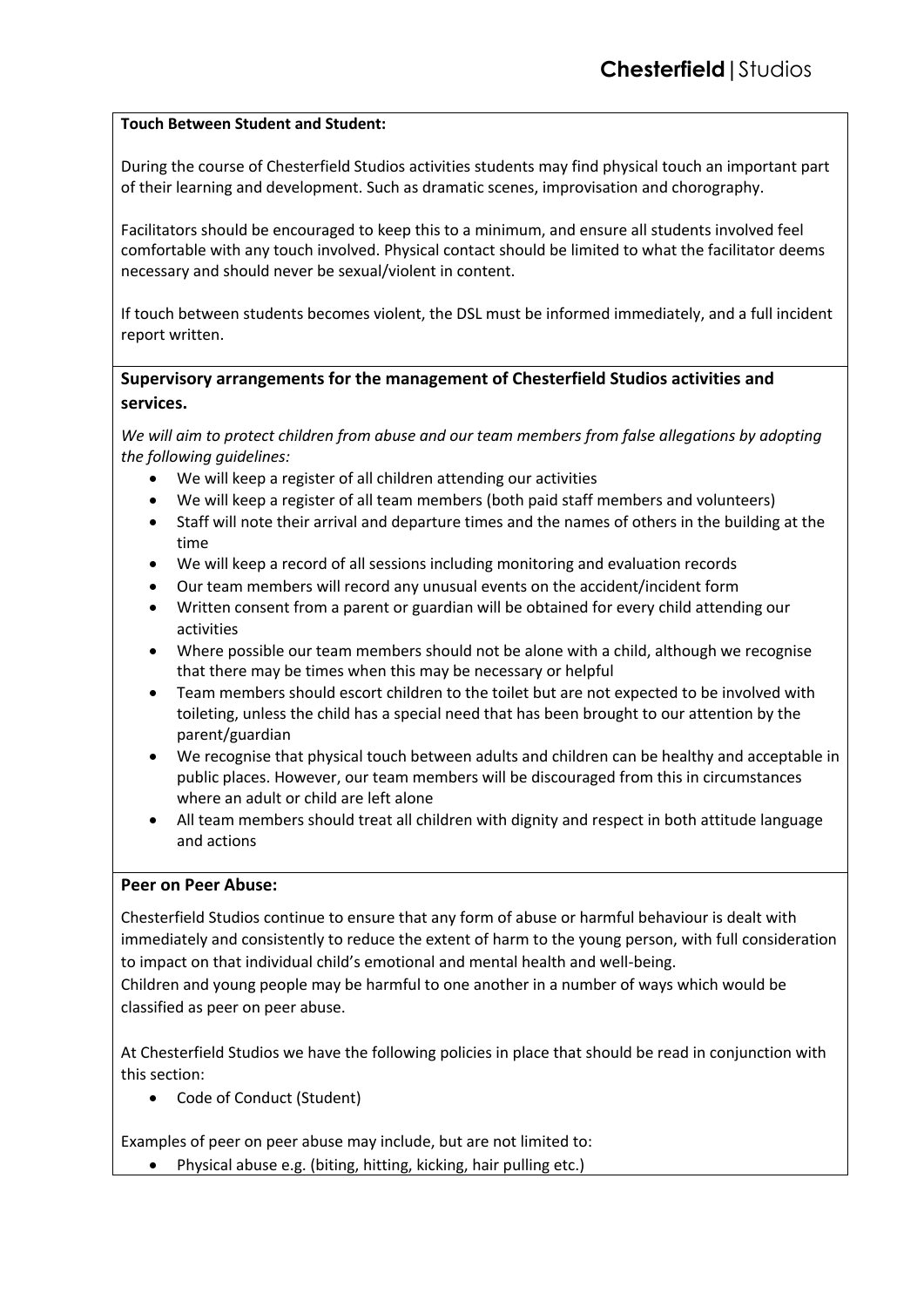- Sexually harmful behaviour/sexual abuse e.g. (inappropriate sexual language, touching, sexual assault etc.)
- Bullying (physical, name calling, homophobic etc.)
- Cyber bullying
- **Sexting**
- Initiation/Hazing
- Prejudiced Behaviour
- Teenage relationship abuse

Chesterfield Studios will deal with any situation of peer abuse immediately and sensitively. It is incredibly important that staff do not dismiss issues as 'banter' or 'growing up' or compare them to their own experiences of childhood. It is necessary that staff consider each issue and individual before taking action. If staff minimise the concerns raised it may result in a young person seeking no further help or advice.

Information will be gathered as soon as possible to get the true facts as soon as any resemblance to peer on peer abuse is discovered. Staff will not be prejudiced, judgemental, dismissive or irresponsible and will adhere to Chesterfield Studios 'Responding to a child making an allegation of abuse' guidelines as outlined in this policy above.

In the instance of a UK law being broken or a safeguarding concern, a report will be made by the DP to both the police (via the 101 number) and the local safeguarding authority.

Chesterfield Studios will also, as part of investigation, try to discover intent. Without repetition or malicious intent some of the above could be handled internally. This decision will only be taken by one (or more) of Chesterfield Studios DPs.

Parents and Guardians will be informed if the DP has no concerns that this could make any situation worse.

If a case of Peer on Peer abuse is handled internally or an ongoing case of Peer on Peer abuse has been reported and is being handled externally:

The young person who has been harmed will be continued to be monitored and offered various after support including (but not limited to): Mentoring, Risk Assessments and improving peer relationships. The young person who has displayed harmful behaviour will be punished as appropriate to the Student Code of Conduct including (but not limited to): Exclusion/Suspension and additional supervision.

## **ONLINE CLASSES (COVID 19) – Added to policy 20th March 2020**

Due to the prevalence of COVID-19 and under guidance from the UK Government CHESTERFIELD STUDIOS may deliver lessons via an online video conferencing software called Zoom as of Monday 23rd March.

CHESTERFIELD STUDIOS safeguarding policies will be followed as normal, with some additional precautions. Terms and conditions and risk assessments have been updated to reflect new conditions. Zoom is an unaffiliated company, and attendees must agree to their terms and conditions. Online security and GDPR have been assessed and deemed acceptable.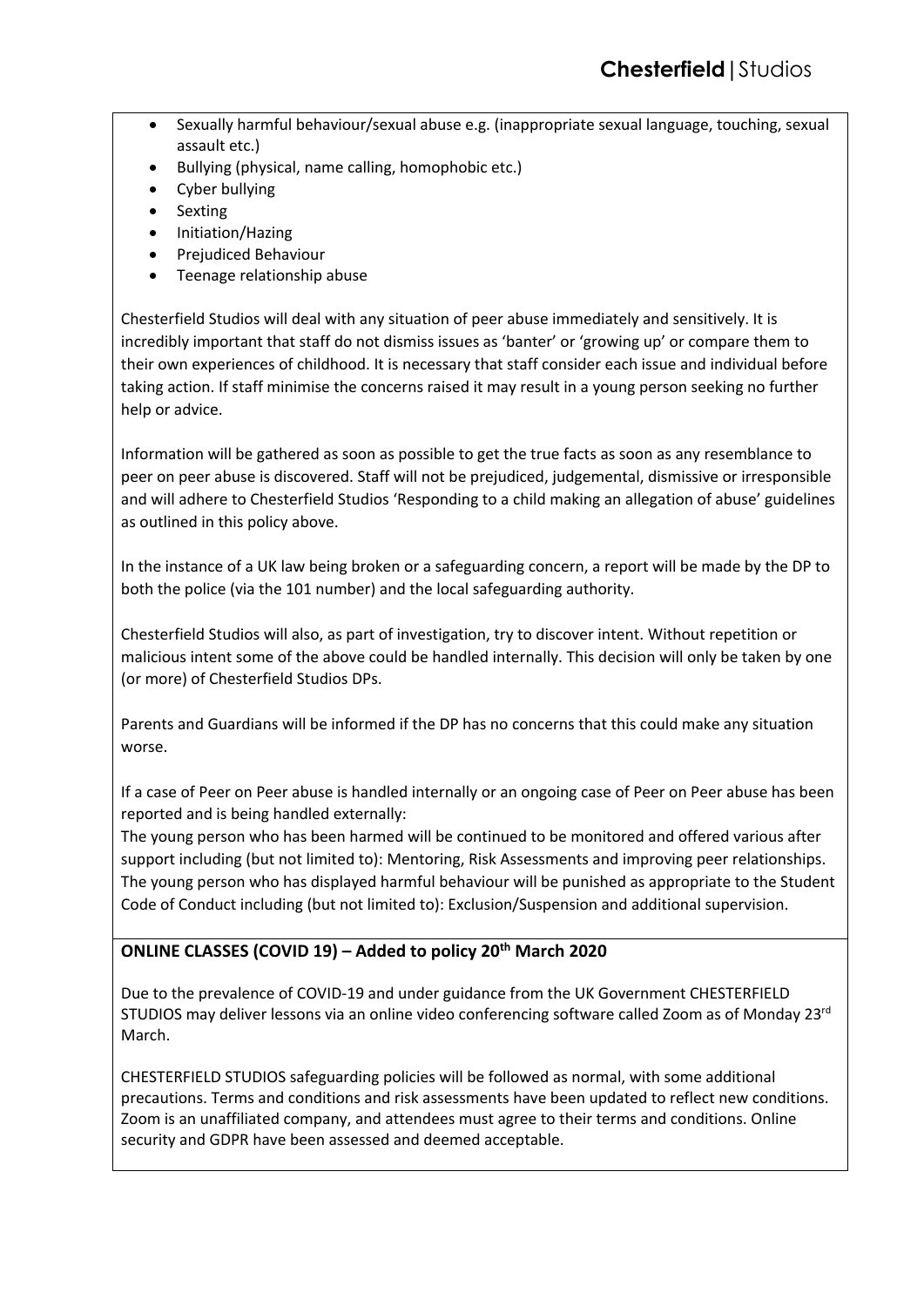Attendees join through private links sent only to people who have pre-booked sessions. Session leaders add attendees through waiting room feature to ensure only CHESTERFIELD STUDIOS students have access.

All attendees must use their webcam at all times.

The capturing of images during Zoom sessions is prohibited. People attending CHESTERFIELD STUDIOS classes are reminded before every session. Attendees who CHESTERFIELD STUDIOS know to be protected are contacted separately to discuss risk.

All staff to be briefed on additional safeguarding procedure as noted in risk assessment.

At Chesterfield Studios we have the following policies in place that should be read in conjunction with this section:

• Child Protection and Safeguarding (Online) 2020

#### **Support and Training:**

We, Chesterfield Studios, are committed to the provision of child protection training for all our team members.

The Designated Person(s) will update their/his/her Child Safeguarding Officer training every three years or after legislative change, whichever occurs first.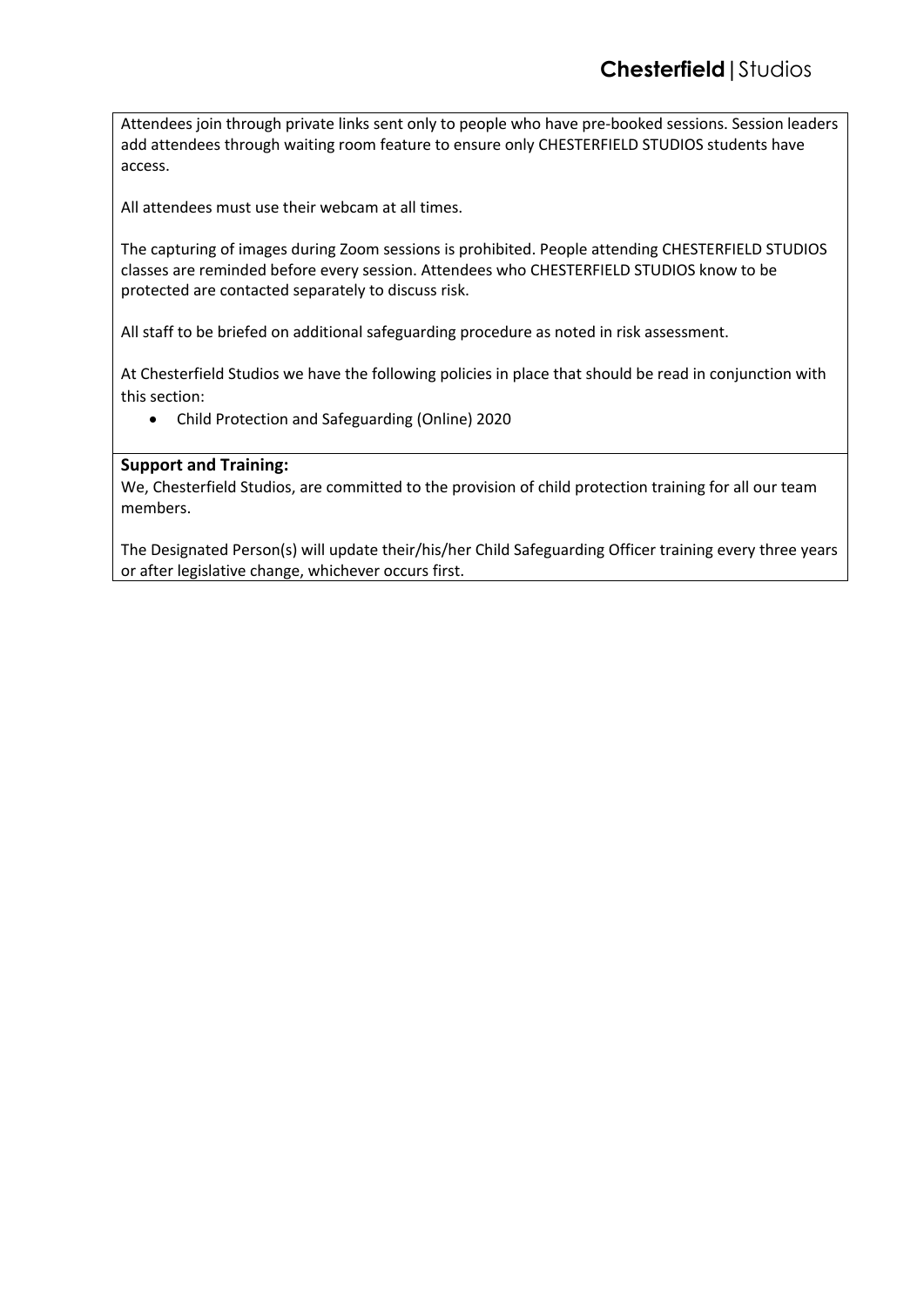## **APPENDIX 1**

**Reporting Suspected Abuse - Confidential Recording Sheet**

| Organisation:                                                                                | <b>Name of Person Reporting:</b> |  |
|----------------------------------------------------------------------------------------------|----------------------------------|--|
| <b>Chesterfield Studios</b>                                                                  |                                  |  |
| <b>Name of Child:</b>                                                                        | Age & Date of Birth:             |  |
|                                                                                              |                                  |  |
| <b>Ethnicity:</b>                                                                            |                                  |  |
|                                                                                              |                                  |  |
| <b>Religion:</b>                                                                             |                                  |  |
|                                                                                              |                                  |  |
| <b>First Language:</b>                                                                       |                                  |  |
|                                                                                              |                                  |  |
| Disability:                                                                                  |                                  |  |
|                                                                                              |                                  |  |
| Parent's/Carer's name(s):                                                                    |                                  |  |
|                                                                                              |                                  |  |
| Home address/Tel no:                                                                         |                                  |  |
|                                                                                              |                                  |  |
|                                                                                              |                                  |  |
|                                                                                              |                                  |  |
| Are you reporting your concerns or reporting someone else's? Please give details.            |                                  |  |
|                                                                                              |                                  |  |
|                                                                                              |                                  |  |
|                                                                                              |                                  |  |
|                                                                                              |                                  |  |
| Brief description of what has prompted the concerns: include date, time, specific incidents. |                                  |  |
|                                                                                              |                                  |  |
|                                                                                              |                                  |  |
|                                                                                              |                                  |  |
|                                                                                              |                                  |  |
| Any physical signs? Behavioural signs? Indirect signs?                                       |                                  |  |
|                                                                                              |                                  |  |
|                                                                                              |                                  |  |
|                                                                                              |                                  |  |
| Have you spoken to the child? If so, what was said?                                          |                                  |  |
|                                                                                              |                                  |  |
|                                                                                              |                                  |  |
|                                                                                              |                                  |  |
|                                                                                              |                                  |  |
|                                                                                              |                                  |  |
| Have you spoken to the parent(s)? if so, what was said?                                      |                                  |  |
|                                                                                              |                                  |  |
|                                                                                              |                                  |  |
|                                                                                              |                                  |  |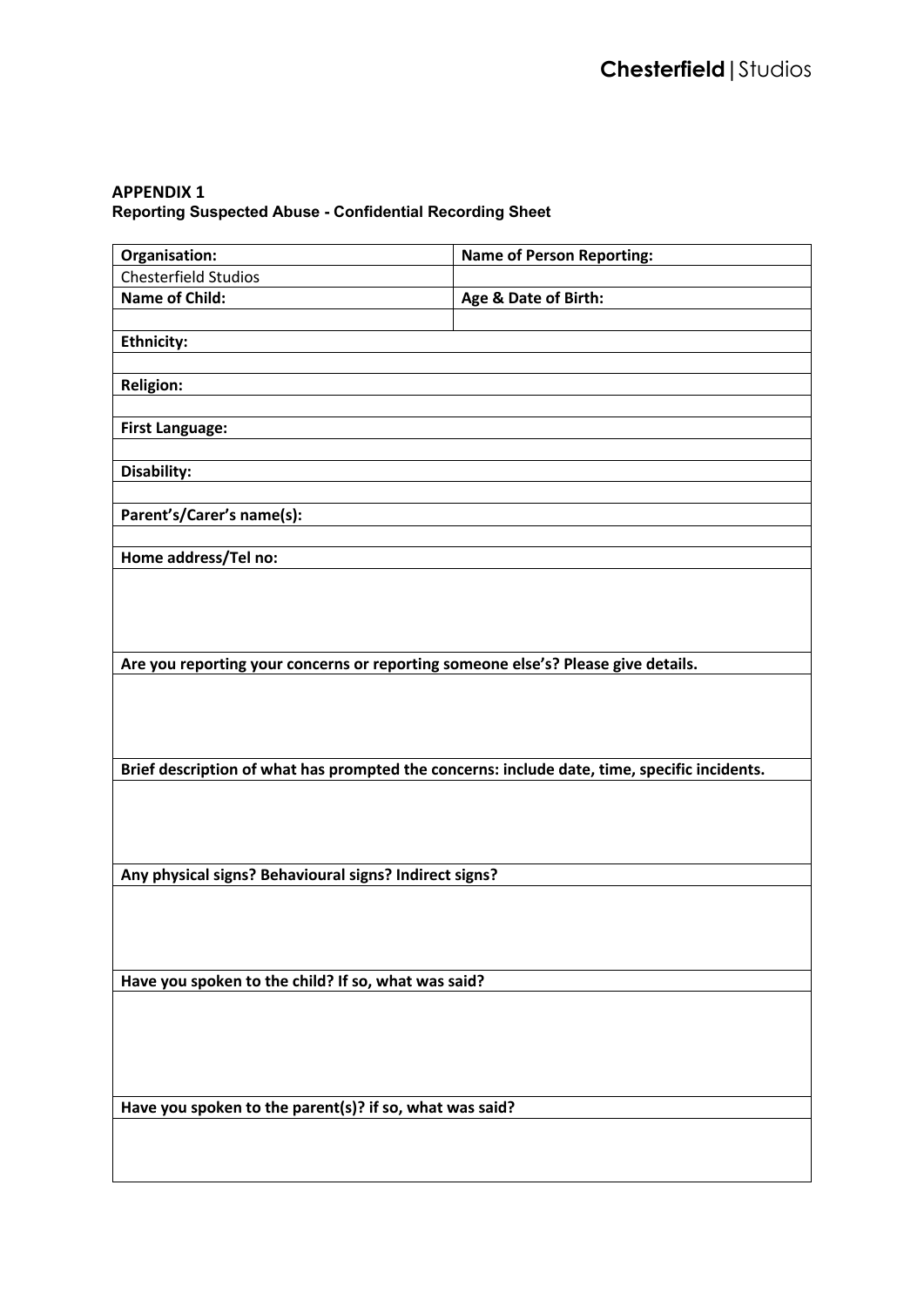**Has anybody been alleged to be the abuser? If so, please give details?**

**Have you consulted anybody else? Please give details.**

| Person reported to:                                        | Date of reporting:   |
|------------------------------------------------------------|----------------------|
|                                                            |                      |
|                                                            |                      |
| <b>Signature of person reporting:</b>                      | <b>Today's Date:</b> |
|                                                            |                      |
|                                                            |                      |
|                                                            |                      |
| <b>Action taken:</b>                                       |                      |
|                                                            |                      |
|                                                            |                      |
|                                                            |                      |
|                                                            |                      |
| Notes: inc. Body Map for signs/evidence of physical abuse. |                      |
|                                                            |                      |
|                                                            |                      |
|                                                            |                      |
|                                                            |                      |
|                                                            |                      |
|                                                            |                      |
|                                                            |                      |
|                                                            |                      |
|                                                            |                      |
|                                                            |                      |
|                                                            |                      |
|                                                            |                      |
|                                                            |                      |
|                                                            |                      |
|                                                            |                      |
|                                                            |                      |
|                                                            |                      |
|                                                            |                      |